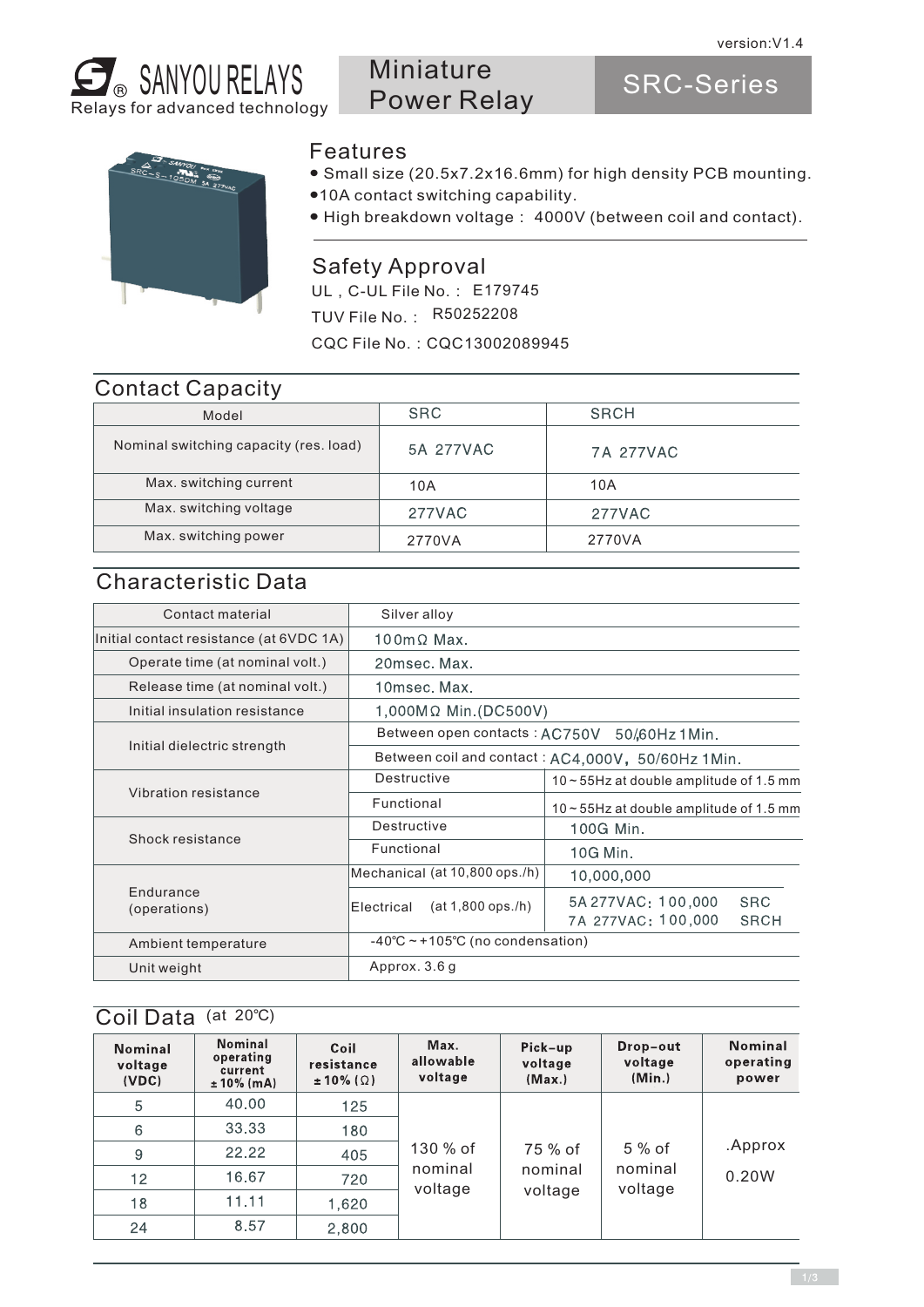# Coil Data (at 20℃)

| <b>Nominal</b><br>voltage<br>(VDC) | <b>Nominal</b><br>operating<br>current<br>$± 10\%$ (mA) | Coil<br>resistance<br>$\pm$ 10% ( $\Omega$ ) | Max.<br>allowable<br>voltage   | Pick-up<br>voltage<br>(Max.) | Drop-out<br>voltage<br>(Min.) | <b>Nominal</b><br>operating<br>power |         |
|------------------------------------|---------------------------------------------------------|----------------------------------------------|--------------------------------|------------------------------|-------------------------------|--------------------------------------|---------|
| 5                                  | 72.00                                                   | 69                                           | 130 % of<br>nominal<br>voltage |                              |                               |                                      |         |
| 6                                  | 60.00                                                   | 100                                          |                                |                              |                               |                                      |         |
| 9                                  | 40.00                                                   | 225                                          |                                |                              | 75 % of                       | $5%$ of                              | .Approx |
| 12                                 | 30.00                                                   | 400                                          |                                |                              | nominal                       | nominal                              |         |
| 18                                 | 20.00                                                   | 900                                          |                                | voltage                      | voltage                       | 0.36W                                |         |
| 24                                 | 15.00                                                   | 1,600                                        |                                |                              |                               |                                      |         |

# Safety Approval Ratings

(Note:More detail of approval ratings,please refer to the safety certification)

| Approval         | CQC                                    | UL/CUL                                                                                                                                  | <b>TUV</b>                             |
|------------------|----------------------------------------|-----------------------------------------------------------------------------------------------------------------------------------------|----------------------------------------|
| Approved ratings | $SRC - D$ 5A 277VAC<br>SRC-H 7A 277VAC | $SRC - D$<br>5A 277VAC, Resistive<br>5A 277VAC, General Use<br>$SRC-H$<br>7A 277VAC, Resistive<br>7A 277VAC, General Use<br>TV-3 120VAC | $SRC - D$ 5A 277VAC<br>SRC-H 7A 277VAC |

# Ordering Information